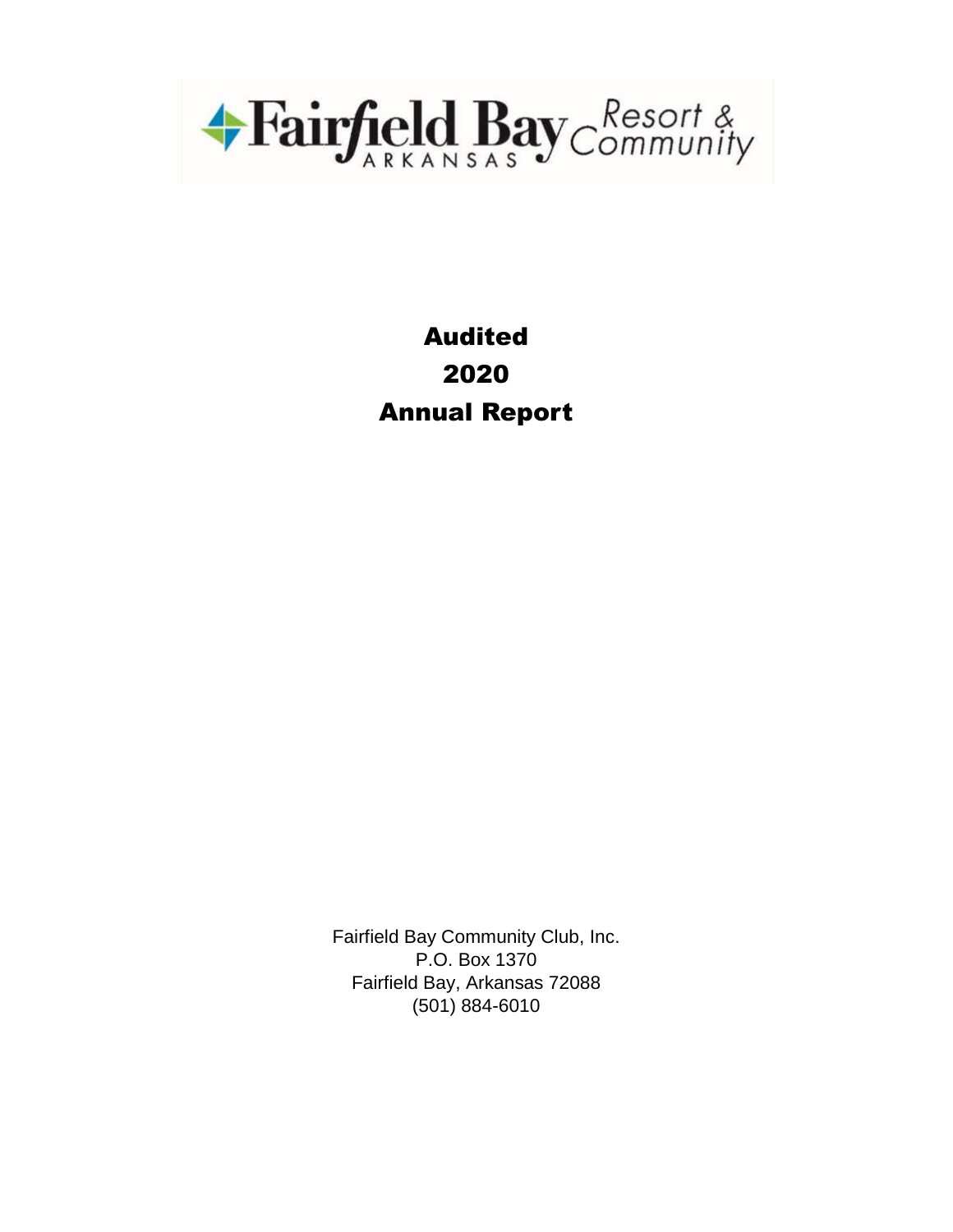### **A MESSAGE FROM THE BOARD RESORT & COMMUNITY HIGHLIGHTS 2020**

Dear Members:

A year ago, the Board of Directors approved the 5 year plan to address not only infrastructure needs but also the long term growth and the financial health of the Resort. In this calendar year we are adding 144 new slips at the Marina that will generate a potential \$540,000 a year in revenue. Depending on the weather, we have plans to repair and upgrade 15 miles of roads this calendar year, and continue at that rate until all roads are upgraded. We have budgeted 1.2 million dollars for sewer repairs and upgrades this year and some of the upgrades will begin as soon as the bidding process is over. Last year when we passed a dues and fees increase, it was designed and planned to pay for the line of credit secured to pay for the 5 year plan. Our goal is to take care of long term needs that have been deferred for way too long.

The second part of our approach is to control expenses and increase revenue throughout the Resort to generate as much profit as possible to help pay for the needs in the 5 year plan. Our plans are working and revenue is at an all-time high. There are fewer houses available for sale now than in many years. Fairfield Bay is booming and making the biggest comeback in 30 years. We also passed incentives to get new homes built on vacant lots, which is more important than anything else that we can do. We waived replat fees when someone is building a new house, we waived sewer hookup fees, other than those from the property line to the new home. This alone saves an average of \$6,000 per new home. We are doing our best to create demand for vacant lots so those that own and have no plans to build will have a better chance to sell their lots going forward.

When we passed the 5 year plan in 2020, we also passed a 2% increase in dues and fees in each of the next 5 years to fund the necessary upgrades of infrastructure and the Marina.

The dues and fees on vacant lots and adjacent lots are frozen until 2025. Also the road maintenance fee has been waived on all vacant and adjacent lots.

Below is a list of upcoming dues and fee increases this year effective August 1, 2021. Any fee that is not listed will increase 2% per last year's approval.

- Vacant lots will remain \$48.
- Adjacent Lots will remain \$28.
- Wyndham Condos will remain \$96.
- Regular dues will increase from \$50 to \$51.
- Residential garbage will increase from \$18 to \$18.36. Non-member rates are 1.75% residential member rates.
- Road Maintenance will increase from \$13 to \$13.26.
- Sewer fees, if applicable, will increase from \$54 to \$55.08. Non-member rates are 1.75% residential member rates.

If you don't have sewer your monthly total for dues and fees will go from \$81.00 per month to \$82.62, an increase of \$1.62 per month.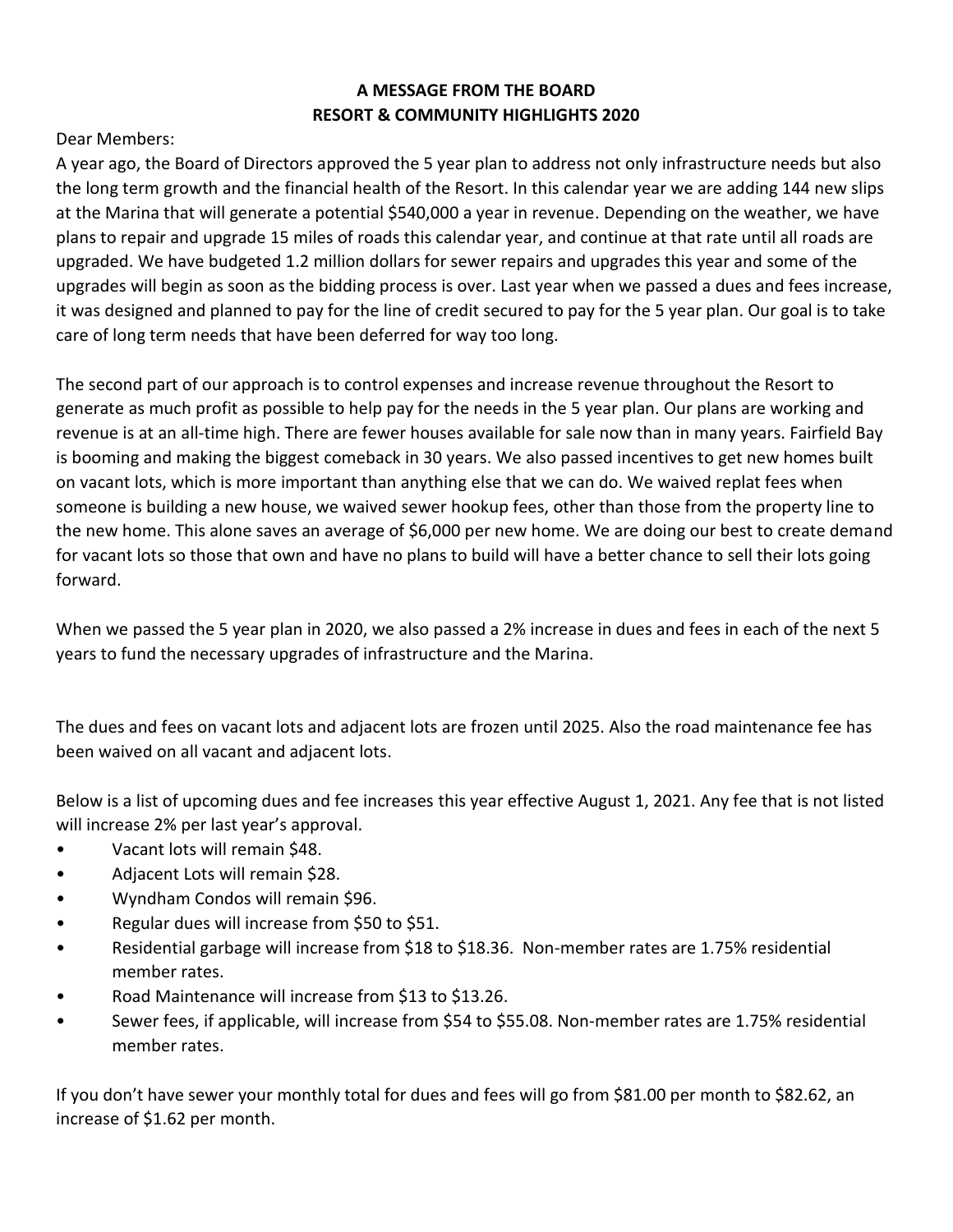If you have sewer your dues and fees will increase from \$135 a month to \$137.70, an increase of \$2.70 per month.

Statement fees for those that receive printed statements will increase from \$2.00 to \$2.50. We urge anyone that gets a printed statement to convert to ACH or email statements to avoid this \$2.50 charge and reduce paper usage.

The Fairfield Bay Resort is now being run like a business to benefit the members. The more profits we can generate from our entities, the less need there will be for future dues and fees increases, which is our number one goal.

We urge all members to join the Facebook Page Fairfield Bay Members Forum, to get daily updates on all Resort operations. You can also ask questions and get answers from not only the Board of Directors, but also other members. Things are going better in Fairfield Bay now than in many years and we will continue to make decisions that benefit the member's long term.

The Resort has operated without a general manager for the past year, saving the members the salary of a general manager that exceeds \$120,000 plus per year including salary and benefits. The Board of Directors, through an acting general manager, the current president, and also Board Member Liaisons, manage and oversee each department of the Resort. We work many hours per week, all at no compensation, to do our best to continue making daily decisions that benefit the members. We are committed to not only improving the infrastructure and amenities, but also creating member value. Once the 5 year plan is complete and the line of credit is paid off, we want to keep our dues and fees as low as possible for as long as we can.

On behalf of the entire Board of Directors. Sincerely, David Byard, President Fairfield Bay Resort

| Shelley Dent . Vice President | Tom Welch • Secretary    |
|-------------------------------|--------------------------|
| Ernie Campbell • Treasurer    | Bill Fisher . Director   |
| Jim Lites . Director          | Diana Venable . Director |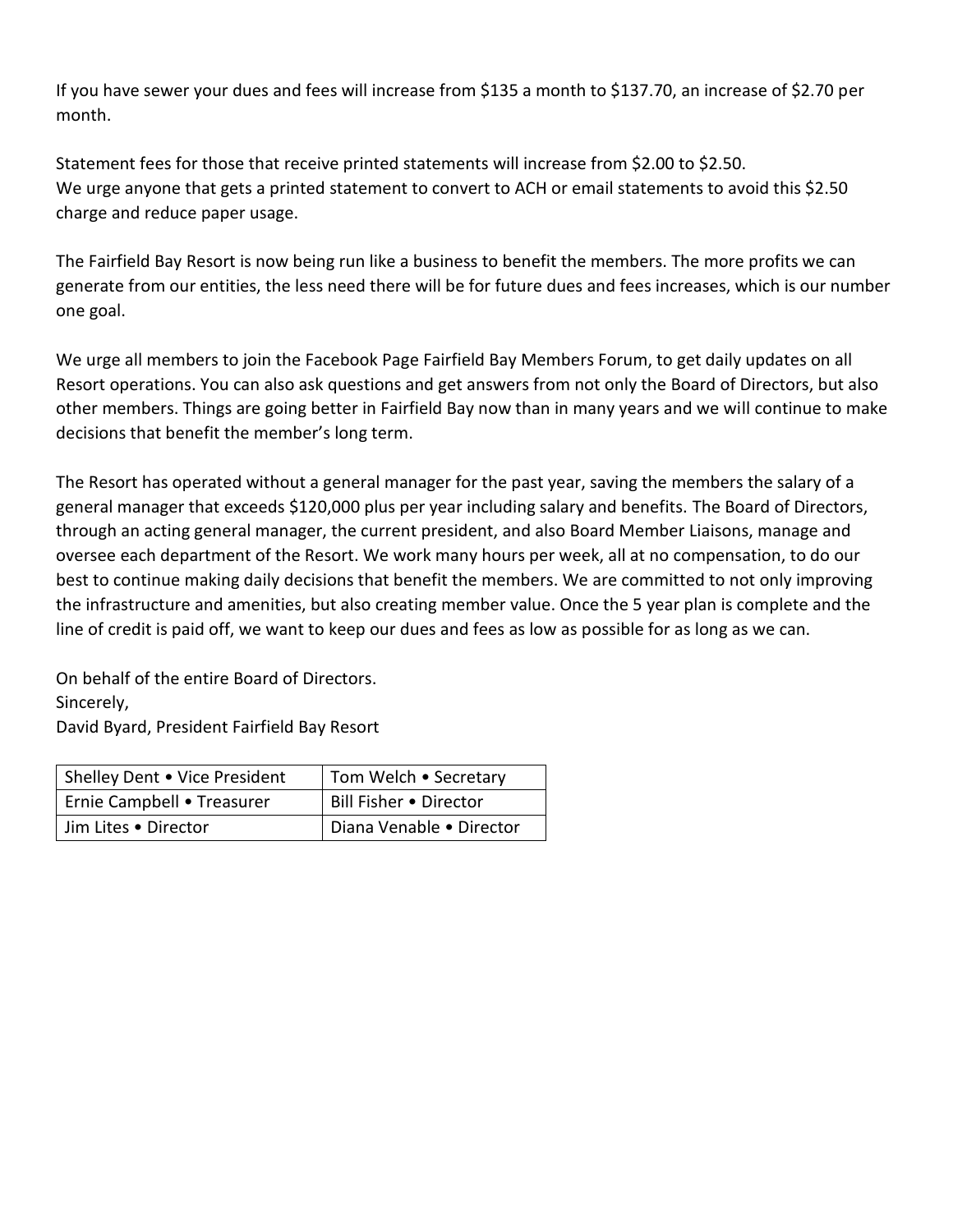# **FAIRFIELD BAY COMMUNITY CLUB, INC.**

#### AUDITED CONSOLIDATED BALANCE SHEETS

December 31, 2020 and 2019

|                                              |    | 2020      | 2019            |
|----------------------------------------------|----|-----------|-----------------|
| <b>ASSETS</b>                                |    |           |                 |
| <b>Current Assets</b>                        |    |           |                 |
| Cash                                         | \$ | 519,528   | \$<br>226,268   |
| Accounts receivable, net                     |    | 317,647   | 336,074         |
| Inventory                                    |    | 164,748   | 197,680         |
| Prepaid expenses                             |    | 139,706   | 133,661         |
| <b>Total Current Assets</b>                  |    | 1,141,629 | 893,683         |
| <b>Other Assets</b>                          |    |           |                 |
| Real estate acquired through foreclosure,    |    |           |                 |
| net                                          |    | 580,504   | 592,625         |
| Property, plant and equipment, net           |    | 7,828,670 | 6,720,014       |
| Goodwill, net                                |    | 92,196    | 110,124         |
| Other assets                                 |    | 990       | 990             |
| <b>Total Other Assets</b>                    |    | 8,502,360 | 7,423,753       |
| <b>TOTAL ASSETS</b>                          | S. | 9,643,989 | \$<br>8,317,436 |
| <b>LIABILITIES AND MEMBERS' EQUITY</b>       |    |           |                 |
| <b>Current Liabilities</b>                   |    |           |                 |
| Accounts payable                             | \$ | 118,948   | \$<br>145,112   |
| Accrued expenses and other liabilities       |    | 395,503   | 295,117         |
| Note payable                                 |    |           | 1,141,453       |
| Line of credit                               |    | 142,887   |                 |
| Current portion of capital lease obligations |    |           | 34,794          |
| Current maturities of long-term debt         |    | 235,410   | 203,445         |
| Deferred revenue                             |    | 344,192   | 302,696         |
| <b>Total Current Liabilities</b>             |    | 1,236,940 | 2,122,617       |
|                                              |    |           |                 |
| Long-term Liabilities                        |    |           |                 |
| Deferred income taxes                        |    | 356,848   | 380,933         |
| Long-term debt, less current maturities      |    | 2,687,234 | 677,080         |
| <b>Total Long-term Liabilities</b>           |    | 3,044,082 | 1,058,013       |
| <b>Total Liabilities</b>                     |    | 4,281,022 | 3,180,630       |
| <b>Members' Equity</b>                       |    | 5,362,967 | 5,136,806       |
| TOTAL LIABILITIES AND MEMBERS' EQUITY        | \$ | 9,643,989 | \$<br>8,317,436 |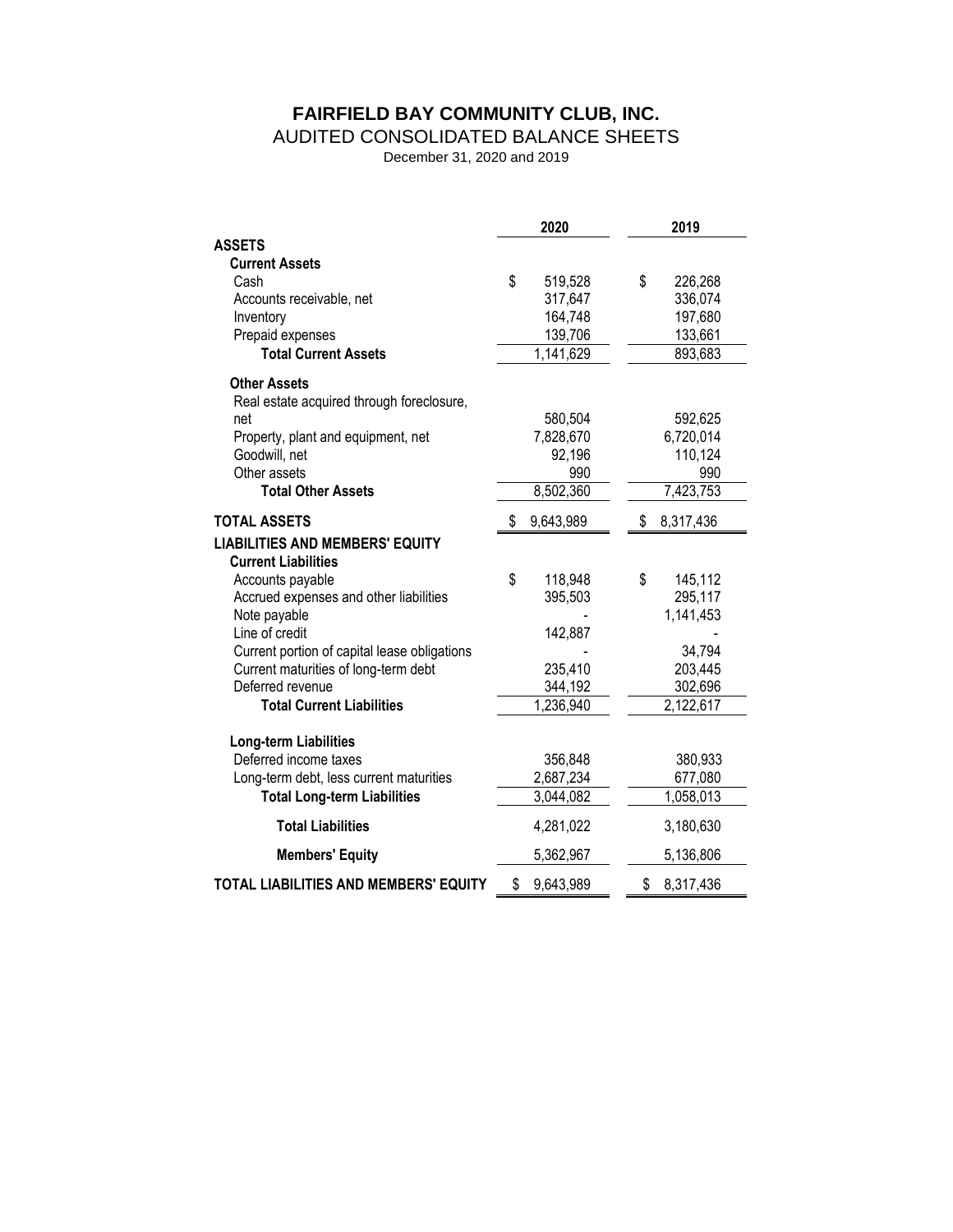# **FAIRFIELD BAY COMMUNITY CLUB, INC.**

### AUDITED CONSOLIDATED STATEMENTS OF REVENUES AND EXPENSES

For the Years Ended December 31, 2020 and 2019

|                                               | 2020          | 2019             |
|-----------------------------------------------|---------------|------------------|
| <b>REVENUES</b>                               |               |                  |
| Member assessments                            | \$2,593,546   | \$2,377,656      |
| Sales and service                             | 2,760,933     | 2,284,191        |
| Utility user fees                             | 1,894,662     | 1,897,259        |
| Tapping fees                                  | 2,400         | 4,850            |
| Finance charges                               | 1,502         | 1,894            |
| Other income                                  | 720,073       | 509,126          |
| Gain (loss) on disposal of assets             | 37,254        | (42,439)         |
| <b>Total Revenues</b>                         | 8,010,370     | 7,032,537        |
| <b>EXPENSES</b>                               |               |                  |
| Direct cost of sales                          | 1,098,811     | 918,869          |
| Salaries and wages                            | 2,766,330     | 2,402,772        |
| Employee benefits                             | 343,476       | 322,669          |
| Outside contracts                             | 126,866       | 103,147          |
| Insurance                                     | 385,390       | 382,179          |
| Interest                                      | 111,443       | 111,071          |
| <b>Utilities</b>                              | 335,443       | 382,487          |
| Repairs and maintenance                       | 770,058       | 601,061          |
| Rent                                          | 46,096        | 49,721           |
| Depreciation and amortization                 | 637,729       | 719,527          |
| Professional fees                             | 185,708       | 161,674          |
| Other general and administrative expense      | 1,000,944     | 1,031,598        |
| <b>Total Expenses</b>                         | 7,808,294     | 7,186,775        |
| Revenues Less Expenses before Income<br>Taxes | 202,076       | (154, 238)       |
| <b>INCOME TAX (EXPENSE) BENEFIT</b>           | 24,085        | (15,085)         |
| <b>REVENUES LESS EXPENSES</b>                 | \$<br>226,161 | \$<br>(169, 323) |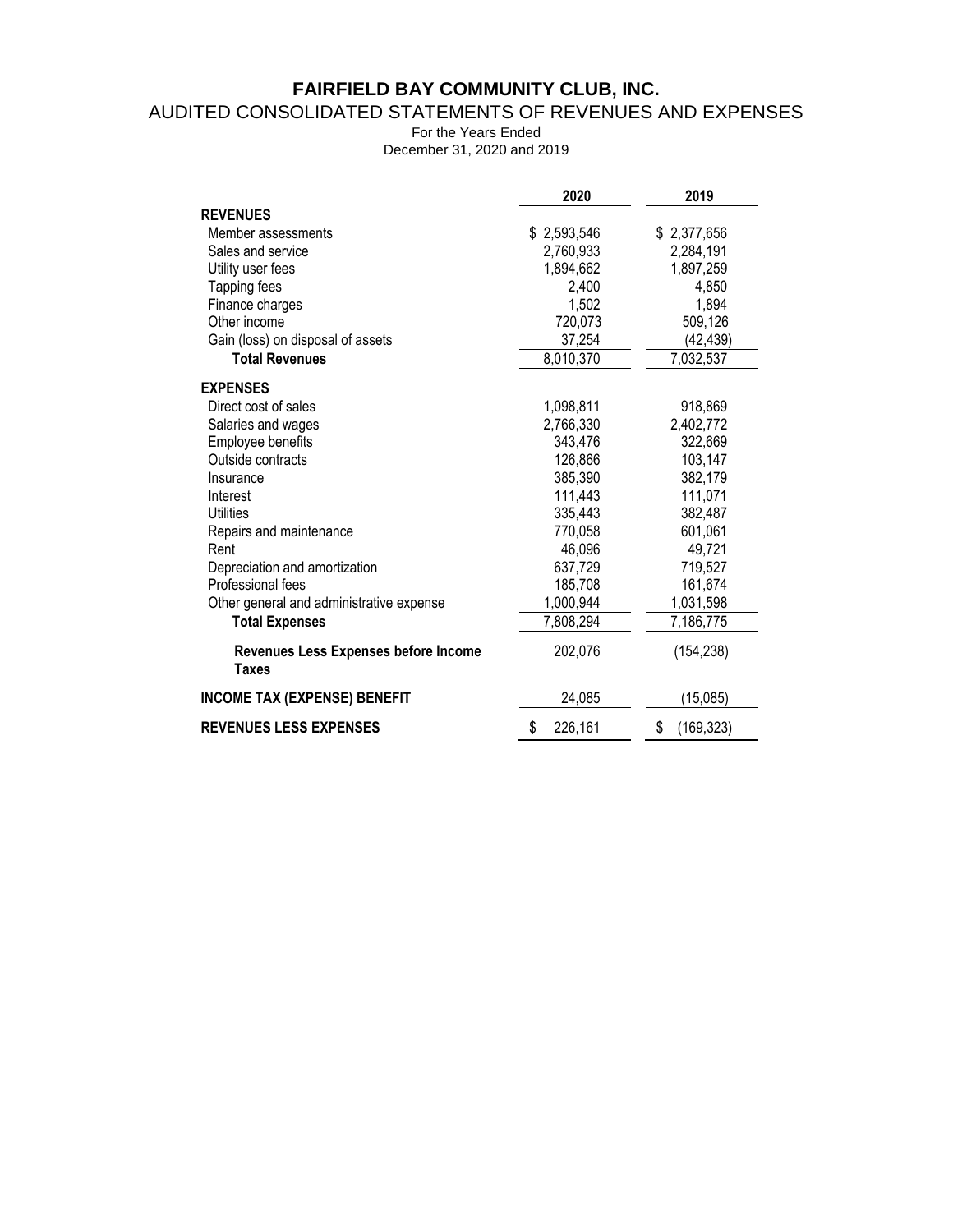**FAIRFIELD BAY COMMUNITY CLUB, INC.**

SCHEDULES OF OPERATIONS BY

FUNCTIONAL ACTIVITY

For the Years Ended

December 31, 2020 and 2019

|                                    | 2020                     | 2019                     |
|------------------------------------|--------------------------|--------------------------|
| <b>MEMBER ASSESSMENTS</b>          | $\overline{$}$ 2,593,546 | $\overline{$}$ 2,377,656 |
| <b>MARINA AND CAMPGROUNDS</b>      |                          |                          |
| Revenue                            | 1,810,112                | 1,358,522                |
| Expenses                           | (1, 255, 257)            | (1, 188, 296)            |
|                                    | 554,855                  | 170,226                  |
| <b>LITTLE RED</b>                  |                          |                          |
| Revenue                            | 275,940                  | 231,749                  |
| Expenses                           | (521, 959)               | (482,050)                |
|                                    | (246, 019)               | (250, 301)               |
| <b>GOLF COURSE AND UTV RENTALS</b> |                          |                          |
| Revenue                            | 311,022                  | 268,907                  |
| Expenses                           | (727, 333)               | (702, 626)               |
|                                    | (416, 311)               | (433, 719)               |
| <b>RECREATION AND COOL POOL</b>    |                          |                          |
| Revenue                            | 358,277                  | 242,997                  |
| Expenses                           | (852, 238)<br>(493, 961) | (642, 706)<br>(399, 709) |
| <b>PUBLIC WORKS</b>                |                          |                          |
| Revenue                            | 859,325                  | 875,289                  |
| Expenses                           | (1,507,689)              | (1, 116, 568)            |
|                                    | (648, 364)               | (241, 279)               |
| <b>WASTEWATER SYSTEM</b>           |                          |                          |
| Revenue                            | 1,151,672                | 1,068,672                |
| Expenses                           | (1, 176, 932)            | (1, 110, 202)            |
|                                    | (25, 260)                | (41, 530)                |
| <b>NEWSPAPER</b>                   |                          |                          |
| Revenue                            | 103,946                  | 129,106                  |
| Expenses                           | (173, 167)               | (182, 448)               |
|                                    | (69, 221)                | (35, 900)                |
| OTHER INCOME AND EXPENSES, NET     |                          |                          |
| Administration                     | (797, 525)               | (974, 575)               |
| <b>Public Subsidies</b>            | (57, 641)                | (92,062)                 |
| <b>Owner Services</b>              | (66, 918)                | (60, 457)                |
| Marketing                          | (123, 485)               | (168, 974)               |
| Condominiums                       | (1,620)                  | (3,614)                  |
| <b>REVENUES LESS EXPENSES</b>      |                          |                          |
| <b>BEFORE INCOME TAX</b>           | 202,076                  | (154, 238)               |
| INCOME TAX (EXPENSE) BENEFIT       | 24,085                   | (15,085)                 |
| <b>REVENUES LESS EXPENSES</b>      | 226,161<br>\$            | (169, 323)<br>\$         |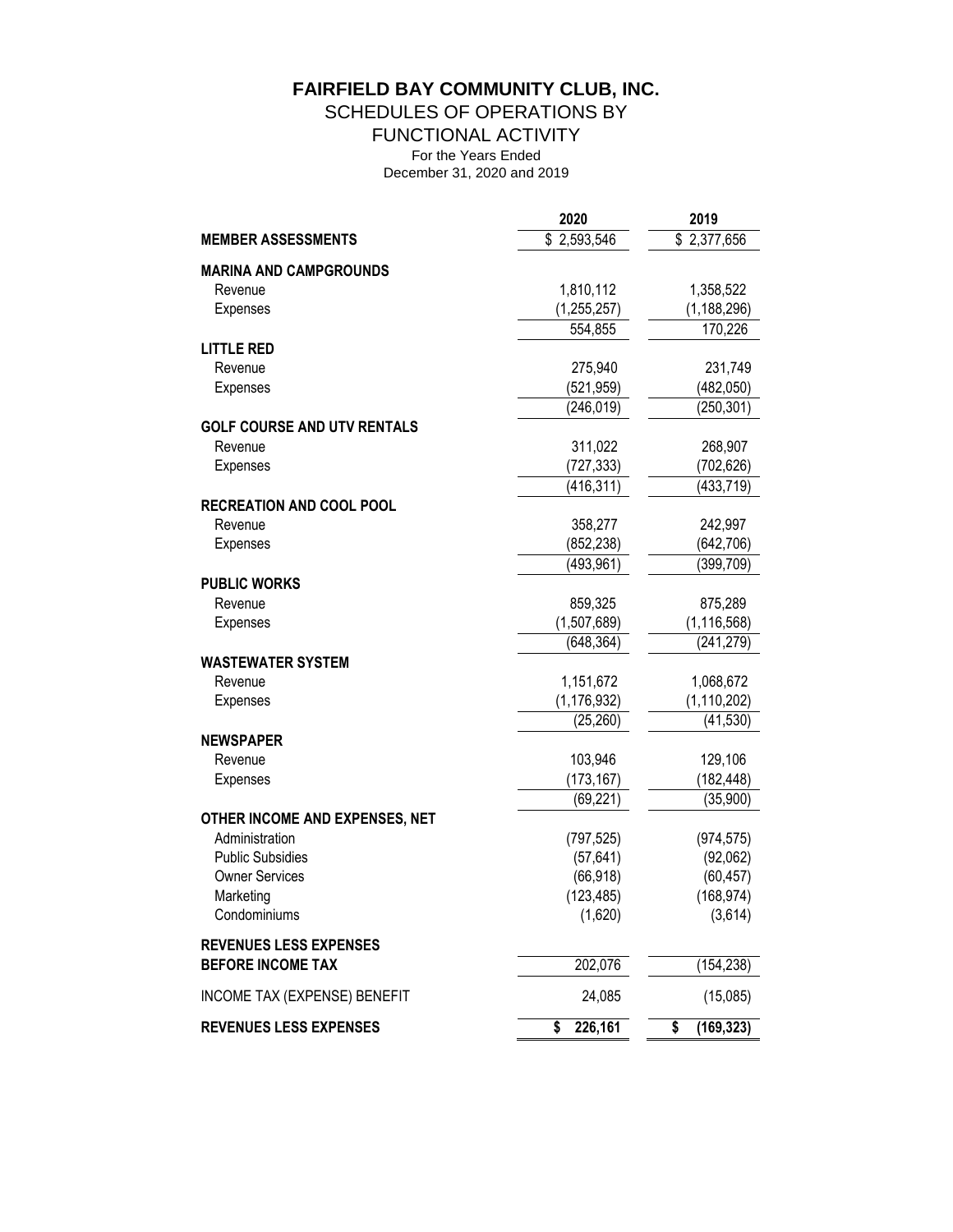## **Please Help Us Serve You!**

We want to stay in touch with you and keep you informed of everything at Fairfield Bay.

Please send an email to [Owner.Services@ffbresort.com a](file://///10.0.1.13/Shared/Accounting/ANNUAL%20REPORT/2020%202019/Owner.Services@ffbresort.com%20)nd let us know your current e-mail address and phone number. We will NOT share this information and you can choose what, if any, communications you want to receive through e-mail.

If you're not already a member and you have a Facebook account, go to <https://www.facebook.com/groups/156429535303269/> and join our member Facebook group, *Fairfield Bay Members' Forum*.

The *Fairfield Bay Members' Forum* is the one place for members to communicate with other members, to find the latest information from the Board of Directors, and to keep up with everything happening at Fairfield Bay. Please join us today.

Thank you for helping us.

In order to avoid the \$2.50 statement fee, you may set up your account on automatic draft and/or have your statement emailed to you instead of receiving a hard copy. Please call our Owner Services Department at 501-884-6010 if you would like to save this \$2.50 (as of Aug, 2021) on each statement.